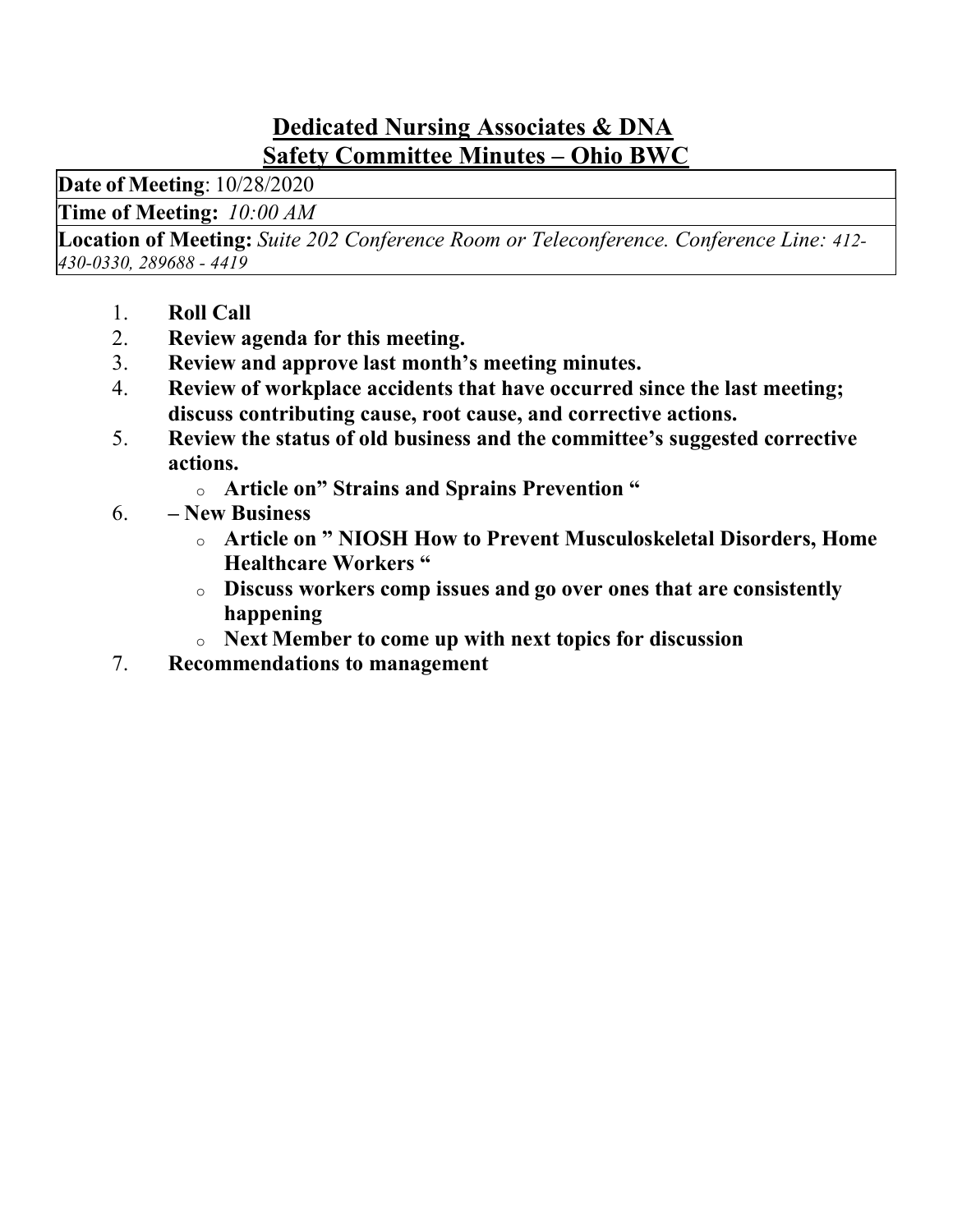### Dedicated Nursing Associates & DNA  Safety Committee Agenda

| Meeting<br>Date: 10/29/2020 | Time meeting started: $10:00 AM$ |  |
|-----------------------------|----------------------------------|--|
|                             |                                  |  |

| <b>Meeting Chairperson:</b> |  |
|-----------------------------|--|
| <b>Danielle Reilly</b>      |  |

| <b>Present</b> | <b>Absent</b> |
|----------------|---------------|
|                |               |
|                |               |
|                |               |
|                |               |
|                |               |
|                |               |
|                |               |
|                |               |
|                |               |
|                |               |
|                |               |
|                |               |
|                |               |
|                |               |
|                |               |

Agenda for today's meeting was reviewed by all members: \_\_\_Yes \_No

Previous meeting minutes from (09/2020) were read and approved: Ves No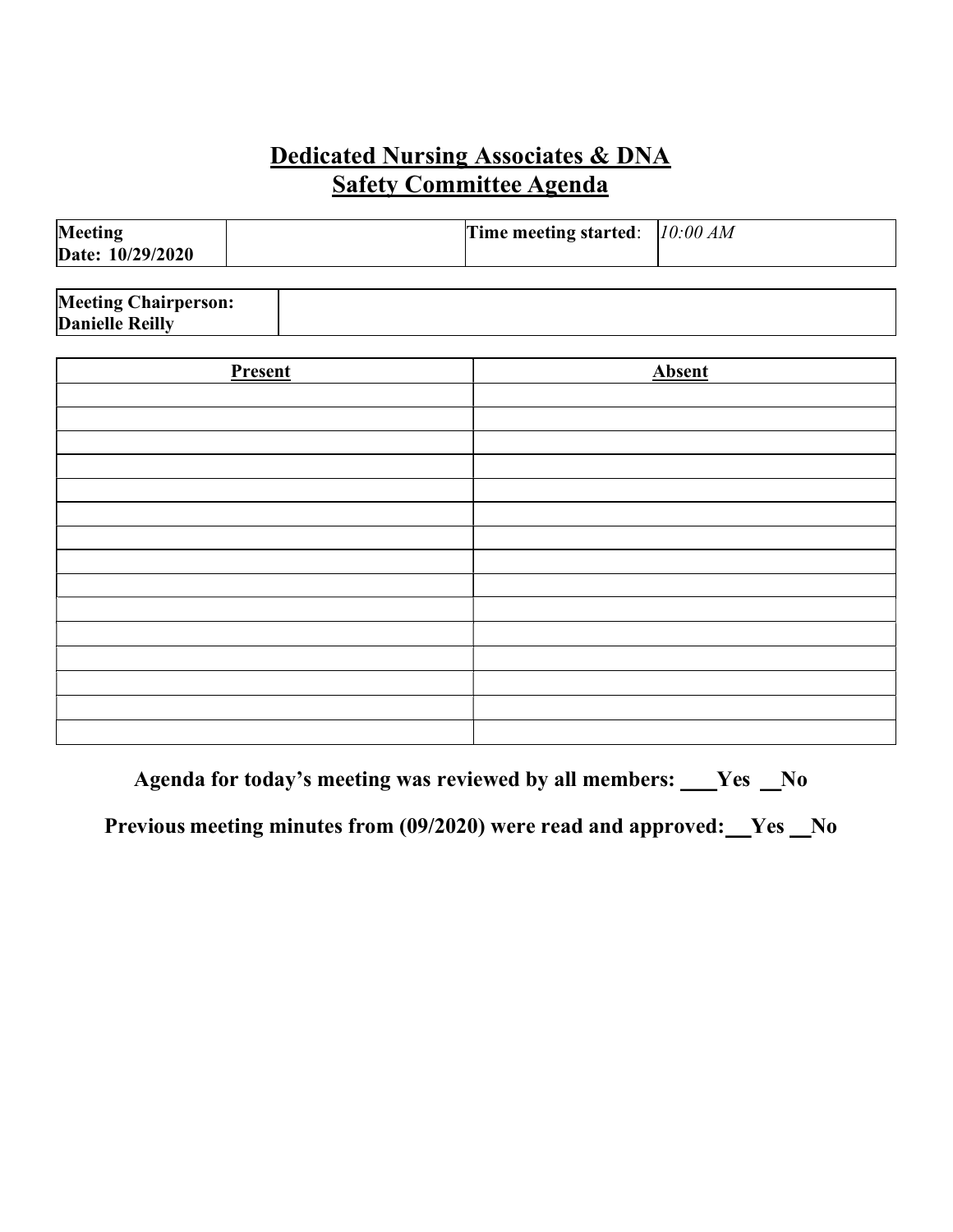#### Review of Accidents/Incidents Since the Last Meeting (employee, non-employee, vehicle accidents, near misses, property, & other)

| Date     | <b>Injury Causation</b><br>(Description)                                                                                                                                                                                                      | Assignment/<br>Client/WC<br>Company | <b>Injured Body</b><br>Part (Body Part,<br>Left/Right,<br>Lower/Upper) | <b>Follow Up</b><br>(Communication,<br><b>Contact Facility,</b><br>Treatment,                                                                                                                                                | Recommended<br>Corrective<br>Action | <b>Is Claim</b><br>Ongoing?<br>Current<br><b>Outcome</b> |
|----------|-----------------------------------------------------------------------------------------------------------------------------------------------------------------------------------------------------------------------------------------------|-------------------------------------|------------------------------------------------------------------------|------------------------------------------------------------------------------------------------------------------------------------------------------------------------------------------------------------------------------|-------------------------------------|----------------------------------------------------------|
| 10/15/20 | Needlestick to<br>right index finger<br>after<br>administering<br>insulin to a<br>resident. IW<br>stated she was<br>rushing through<br>administering the<br>insulin. IW had<br>gloves on when<br>poked, needle<br>poked through her<br>glove. | Long Term<br>Care/OH<br>BWC         | Right Index<br>Finger                                                  | Education, etc.)<br>Sought treatment in<br>an Emergency<br>Department on<br>10/16/20<br>Send Needlestick<br>education via email<br>on 10/19/20.<br>Signed off<br>confirming<br>completion of<br>education on<br>$10/21/20$ . |                                     | Closed.<br>Medical<br>only claim.                        |

# Status / Progress of Uncompleted Old Business

| <b>Old Business Item:</b>      | <u><b>Updates:</b></u>  |
|--------------------------------|-------------------------|
| Sprains and Strains Prevention | Uploaded to DNA Website |
|                                |                         |
|                                |                         |